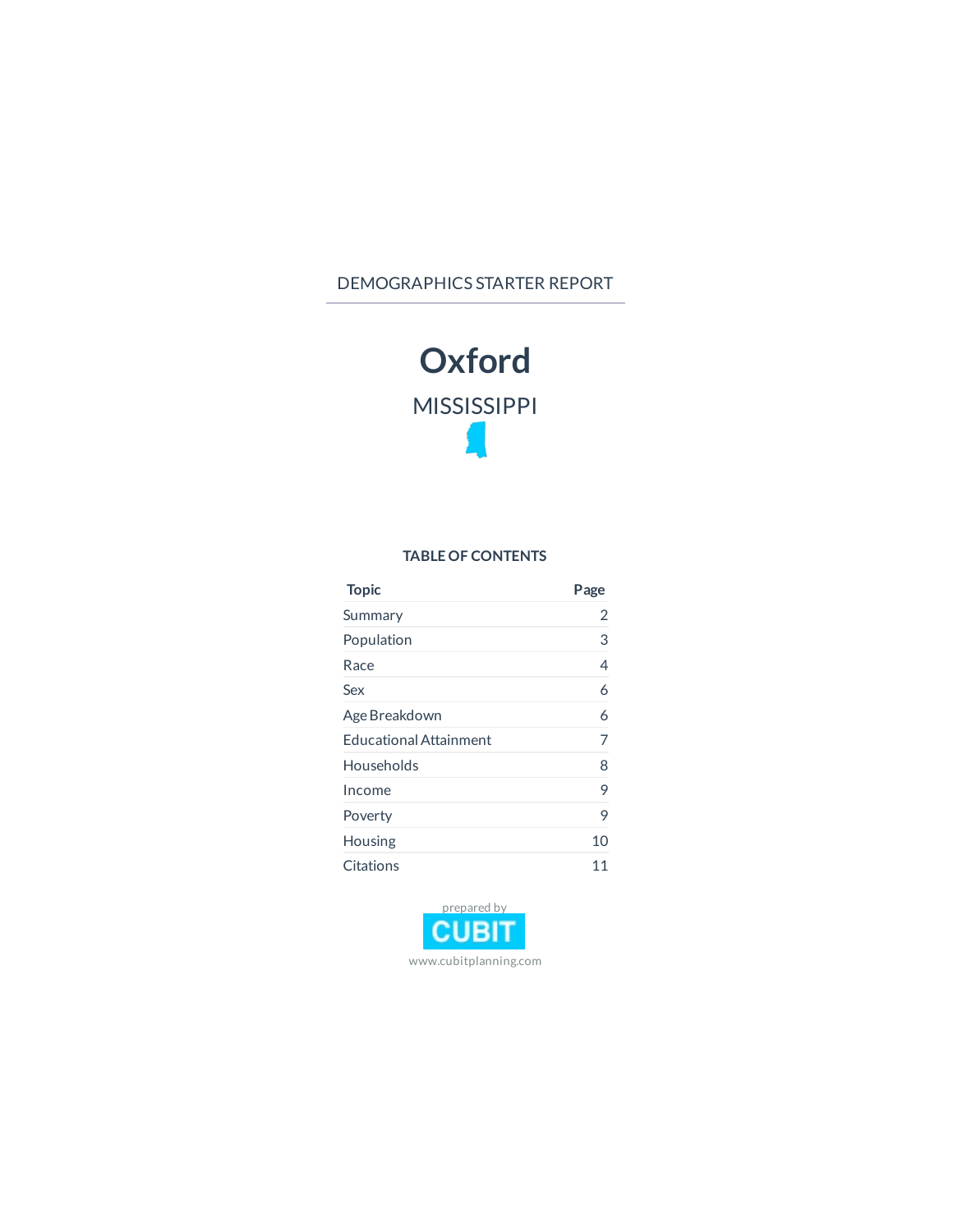**MEDIAN HOUSEHOLD INCOME**

**\$32,474**

### **2015 POPULATION 22,314**



**EDUCATIONAL ATTAINMENT RACE & ORIGIN POVERTY 16.6%**<br>for all families whose income in the past 12 months is<br>belowthe poverty level **UNEMPLOYMENT 4.2%** for the population 16years&over in the labor force **HOUSING UNITS 11,794** houses, apartments, mobile homes, group of rooms or single rooms that serve as separate living quarters **HOUSEHOLDS 8,103** all the people who occupy a housing unit  $-6.6%$ 15.8% 27.5% 25.1% 24.9% **High School Some College Bachelors Graduate** 71.7% 21.1% 0.2% 3.7% 0.0% 0.0% 0.7% 2.7% **White Black American Indian Asian Islander Other Two Hispanic** 

Source: United States Census Bureau. The US Census Bureau's 2015 Population Estimates dataset has the most current population estimate data. The US Census Bureau's 2015 American Community Survey dataset has the most current demographic data (i.e. race).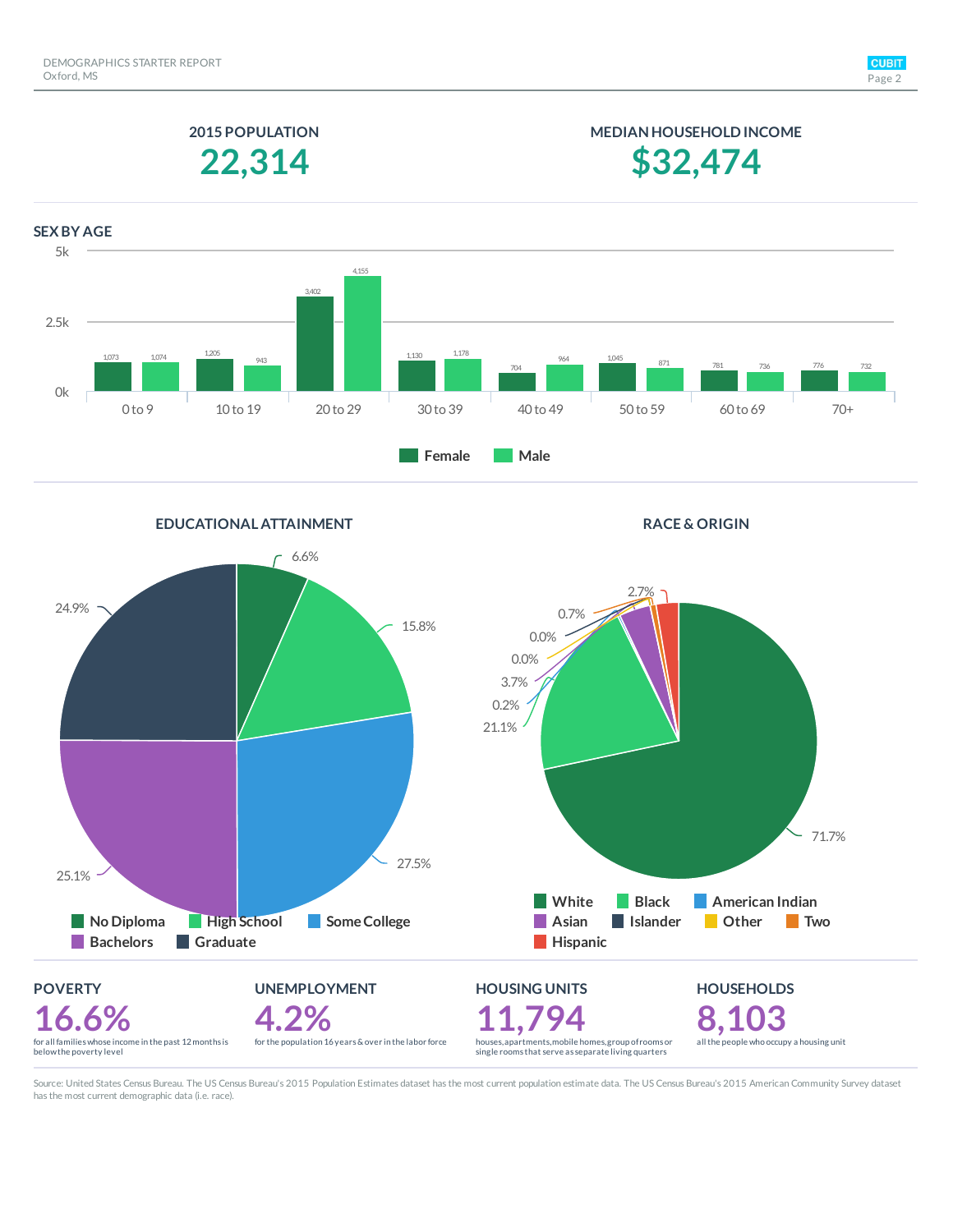# **POPULATION**



### **Population Estimates (ACS)**

|                    |        | % Change |
|--------------------|--------|----------|
| 2015 5-yr estimate | 20,769 |          |

Source: American Community Survey 2015

### **Population Estimates (PEP)**

|      | #      | % Change                 |
|------|--------|--------------------------|
| 2011 | 19,432 | $\overline{\phantom{a}}$ |
| 2012 | 20,039 | 3.1%                     |
| 2013 | 20,575 | 2.7%                     |
| 2014 | 21,489 | 4.4%                     |
| 2015 | 22,314 | 3.8%                     |

Source: Annual Estimates of the Resident Population: April 1, 2010 to July 1, 2015

### **Historical Population Counts**

|      | π      | % Change                 |
|------|--------|--------------------------|
| 2000 | 11,756 | $\overline{\phantom{0}}$ |
| 2010 | 18,916 | 60.9%                    |

Source: Decennial Census 2010, 2000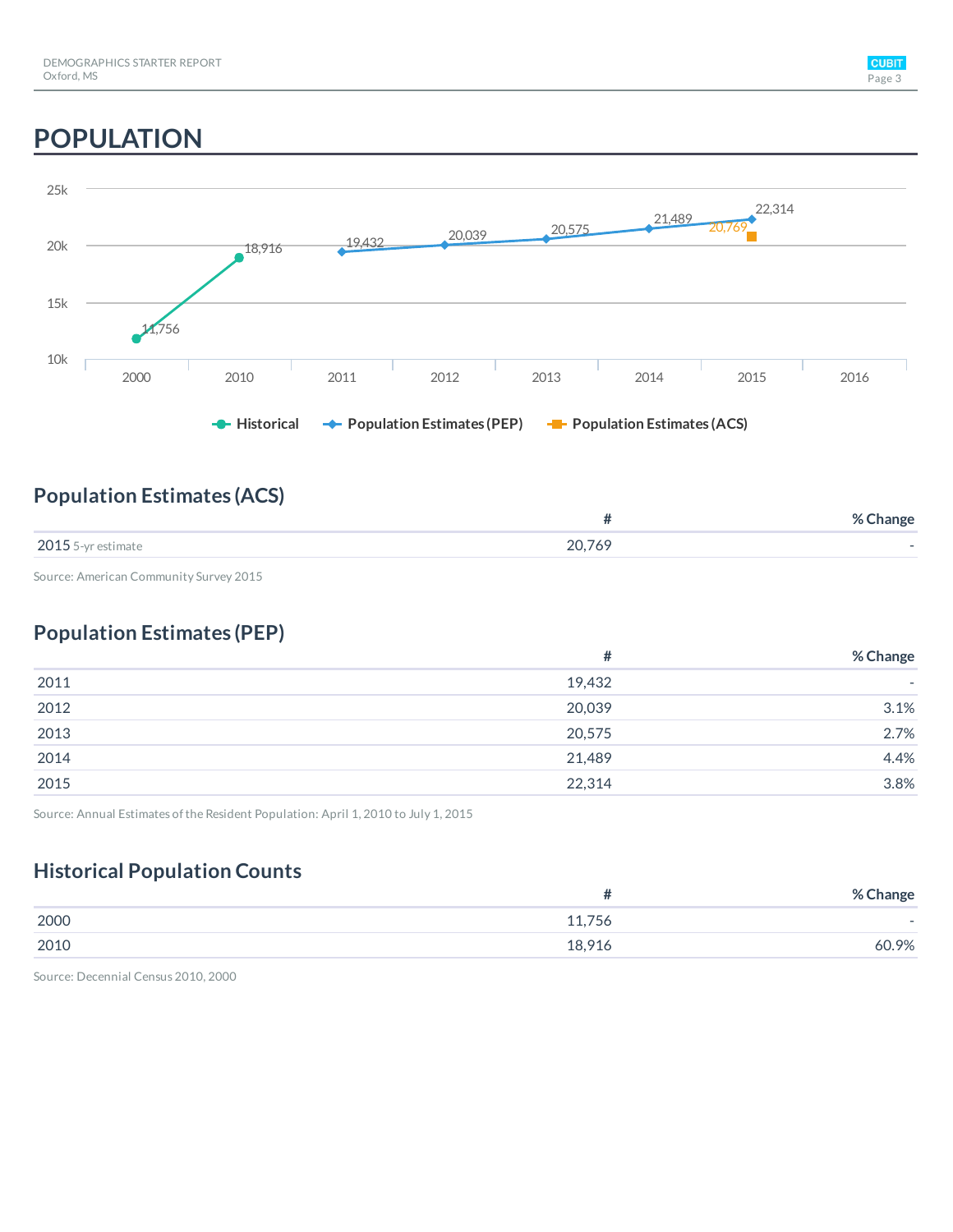## **RACE**

### **Race & Origin (Hispanic)**



|                         | #              | %                        |
|-------------------------|----------------|--------------------------|
| Non-Hispanic            | 20,218         | 97.3%                    |
| White                   | 14,888         | 71.7%                    |
| Black                   | 4,377          | 21.1%                    |
| American Indian         | 51             | 0.2%                     |
| Asian                   | 762            | 3.7%                     |
| Islander                | $\overline{0}$ | 0.0%                     |
| Other                   | $\mathbf 0$    | 0.0%                     |
| Two or More             | 140            | 0.7%                     |
| Hispanic                | 551            | 2.7%                     |
| <b>Total Population</b> | 20,769         | $\overline{\phantom{0}}$ |

The complete Census race descriptions are as follows: White alone; Black or African American alone; American Indian and Alaska Native alone; Asian alone; Native Hawaiian and Other Pacific Islander alone; Some Other Race alone; and Two or More Races. Hispanics may be of any race. For more information, visit the American Community Survey Data & Documentation page: http://www.census.gov/acs/www/data\_documentation/documentation\_main/.

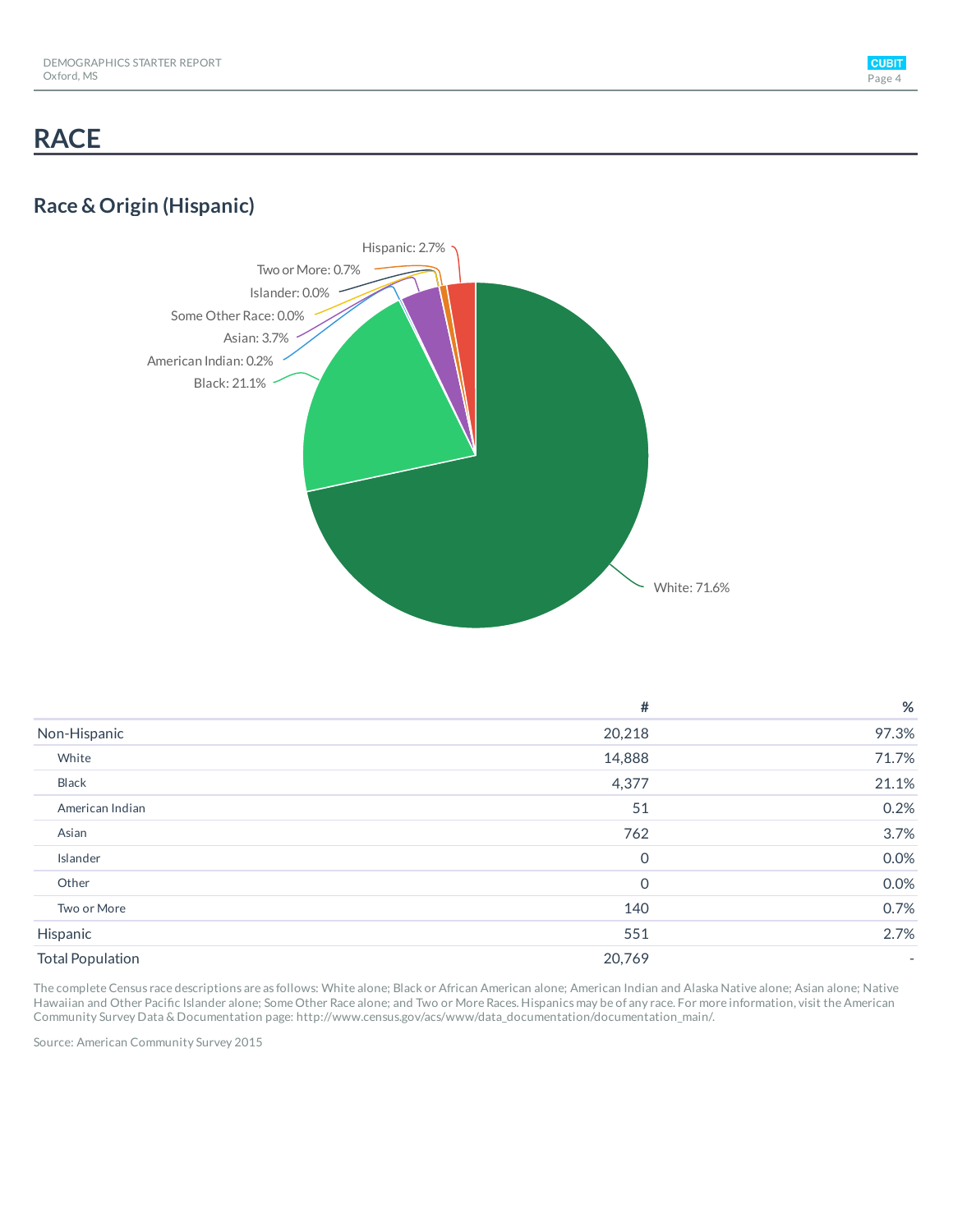### **Detailed Race**

|                                                                           | #              | %     |
|---------------------------------------------------------------------------|----------------|-------|
| <b>Onerace</b>                                                            | 20,587         | 99.1% |
| White                                                                     | 15,313         | 73.7% |
| <b>Black or African American</b>                                          | 4,377          | 21.1% |
| American Indian and Alaska Native                                         | 51             | 0.2%  |
| Cherokee tribal grouping                                                  | $\mathbf 0$    | 0.0%  |
| Chippewa tribal grouping                                                  | $\mathbf 0$    | 0.0%  |
| Navajo tribal grouping                                                    | $\Omega$       | 0.0%  |
| Sioux tribal grouping                                                     | $\Omega$       | 0.0%  |
| Asian                                                                     | 762            | 3.7%  |
| Asian Indian                                                              | 233            | 1.1%  |
| Chinese                                                                   | 89             | 0.4%  |
| Filipino                                                                  | $\overline{0}$ | 0.0%  |
| Japanese                                                                  | 33             | 0.2%  |
| Korean                                                                    | 49             | 0.2%  |
| Vietnamese                                                                | 109            | 0.5%  |
| Other Asian                                                               | 249            | 1.2%  |
| Native Hawaiian and Other Pacific Islander                                | $\mathbf 0$    | 0.0%  |
| Native Hawaiian                                                           | $\overline{0}$ | 0.0%  |
| Guamanian or Chamorro                                                     | $\Omega$       | 0.0%  |
| Samoan                                                                    | 0              | 0.0%  |
| Other Pacific Islander                                                    | $\Omega$       | 0.0%  |
| Some other race                                                           | 84             | 0.4%  |
| Two or more races                                                         | 182            | 0.9%  |
| White and Black or African American                                       | 40             | 0.2%  |
| White and American Indian and Alaska Native                               | $\mathbf 0$    | 0.0%  |
| White and Asian                                                           | 100            | 0.5%  |
| Black or African American and American Indian and Alaska<br><b>Native</b> | 0              | 0.0%  |
| <b>Total Population</b>                                                   | 20,769         |       |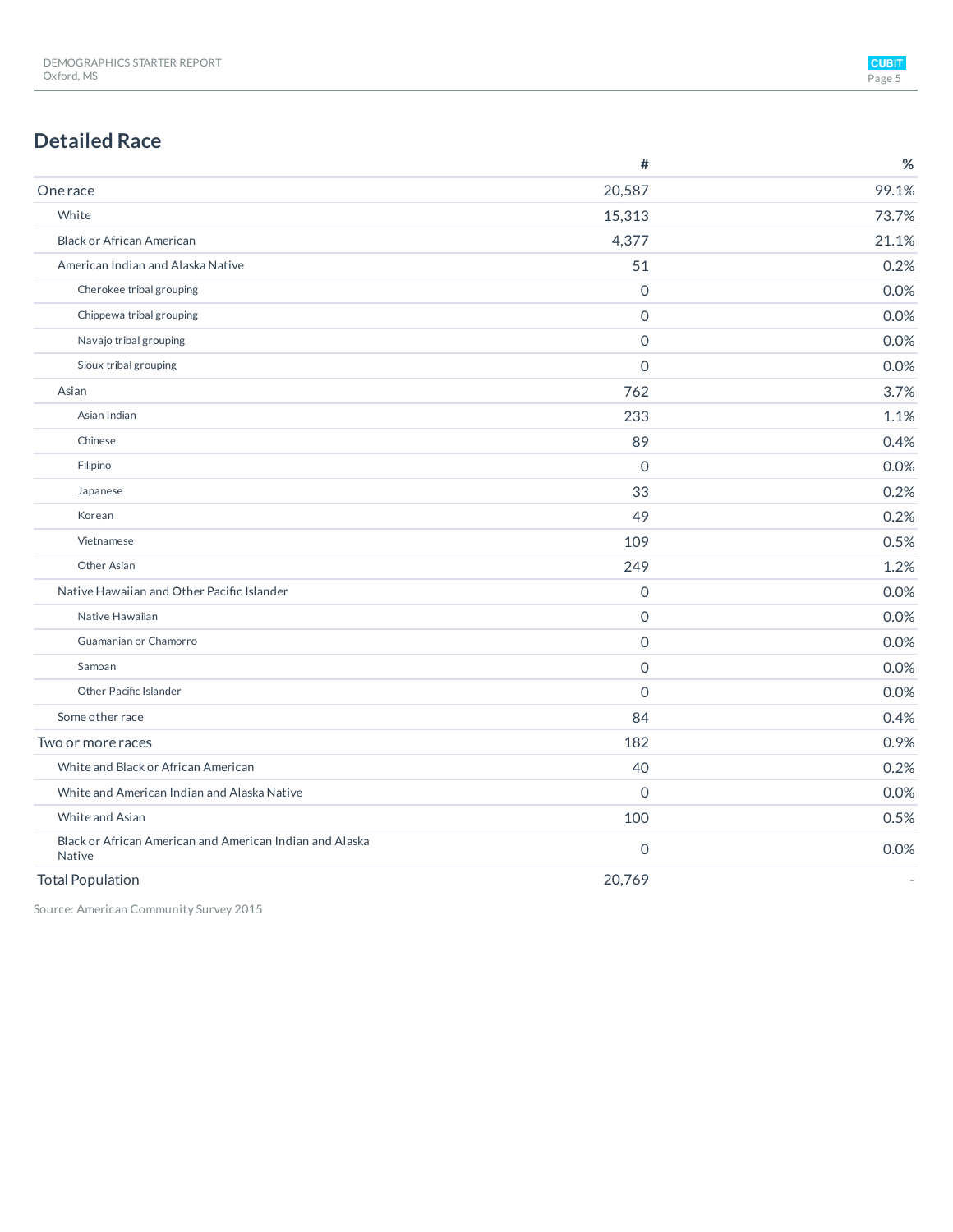### **Hispanic or Latino**

|                                  | #      | %     |
|----------------------------------|--------|-------|
| Non-Hispanic                     | 20,218 | 97.3% |
| Hispanic or Latino (of any race) | 551    | 2.7%  |
| Mexican                          | 381    | 1.8%  |
| Puerto Rican                     | 0      | 0.0%  |
| Cuban                            | 0      | 0.0%  |
| Other                            | 170    | 0.8%  |
| <b>Total Population</b>          | 20,769 |       |

Source: American Community Survey 2015

## **S E X**

|                         |        | %                        |
|-------------------------|--------|--------------------------|
| Male                    | 10,653 | 51.3%                    |
| Female                  | 10,116 | 48.7%                    |
| <b>Total Population</b> | 20,769 | $\overline{\phantom{a}}$ |

Source: American Community Survey 2015

## **AGE BREAKDOWN**

|                         | #      | %      |
|-------------------------|--------|--------|
| 0 to 9 years            | 2,147  | 10.3%  |
| 10 to 19 years          | 2,148  | 10.3%  |
| 20 to 29 years          | 7,557  | 36.4%  |
| 30 to 39 years          | 2,308  | 11.1%  |
| 40 to 49 years          | 1,668  | 8.0%   |
| 50 to 59 years          | 1,916  | 9.2%   |
| 60 to 69 years          | 1,517  | 7.3%   |
| 70+ years               | 1,508  | 7.3%   |
| <b>Total Population</b> | 20,769 | $\sim$ |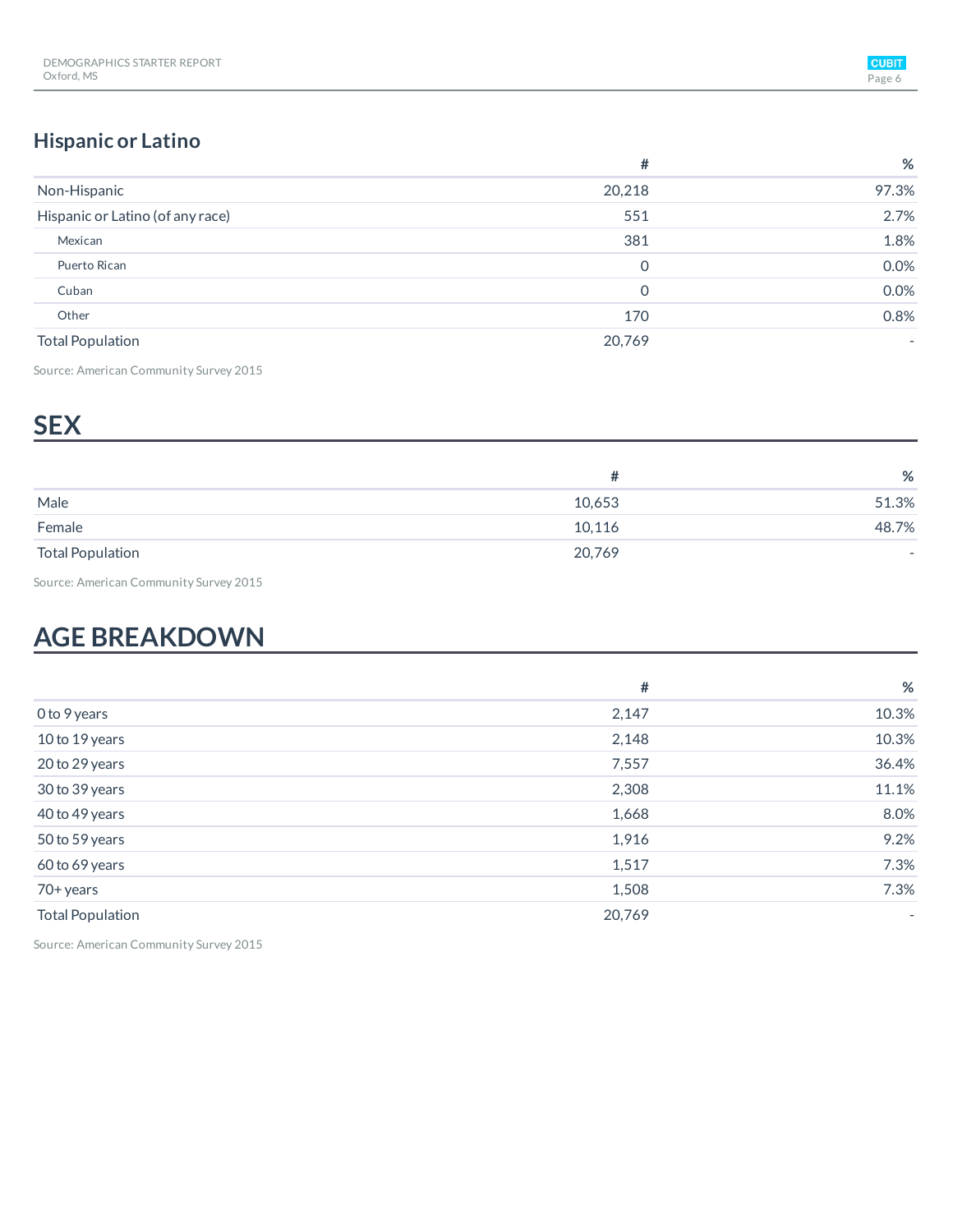

# **EDUCATIONAL ATTAINMENT**

| 24.9%<br>25.1%<br>No Diploma               | 6.6%<br>27.5%<br>Some College<br>Bachelors<br>High School | 15.8%<br>Graduate |
|--------------------------------------------|-----------------------------------------------------------|-------------------|
|                                            | $\#$                                                      | $\%$              |
| No diploma                                 | 726                                                       | 6.6%              |
| High school graduate & equivalency         | 1,735                                                     | 15.8%             |
| Associate degree & some college, no degree | 3,033                                                     | 27.5%             |
| Bachelor's degree                          | 2,760                                                     | 25.1%             |
| Graduate or Professional degree            | 2,743                                                     | 24.9%             |
| Population 25 Years and Over               | 10,997                                                    |                   |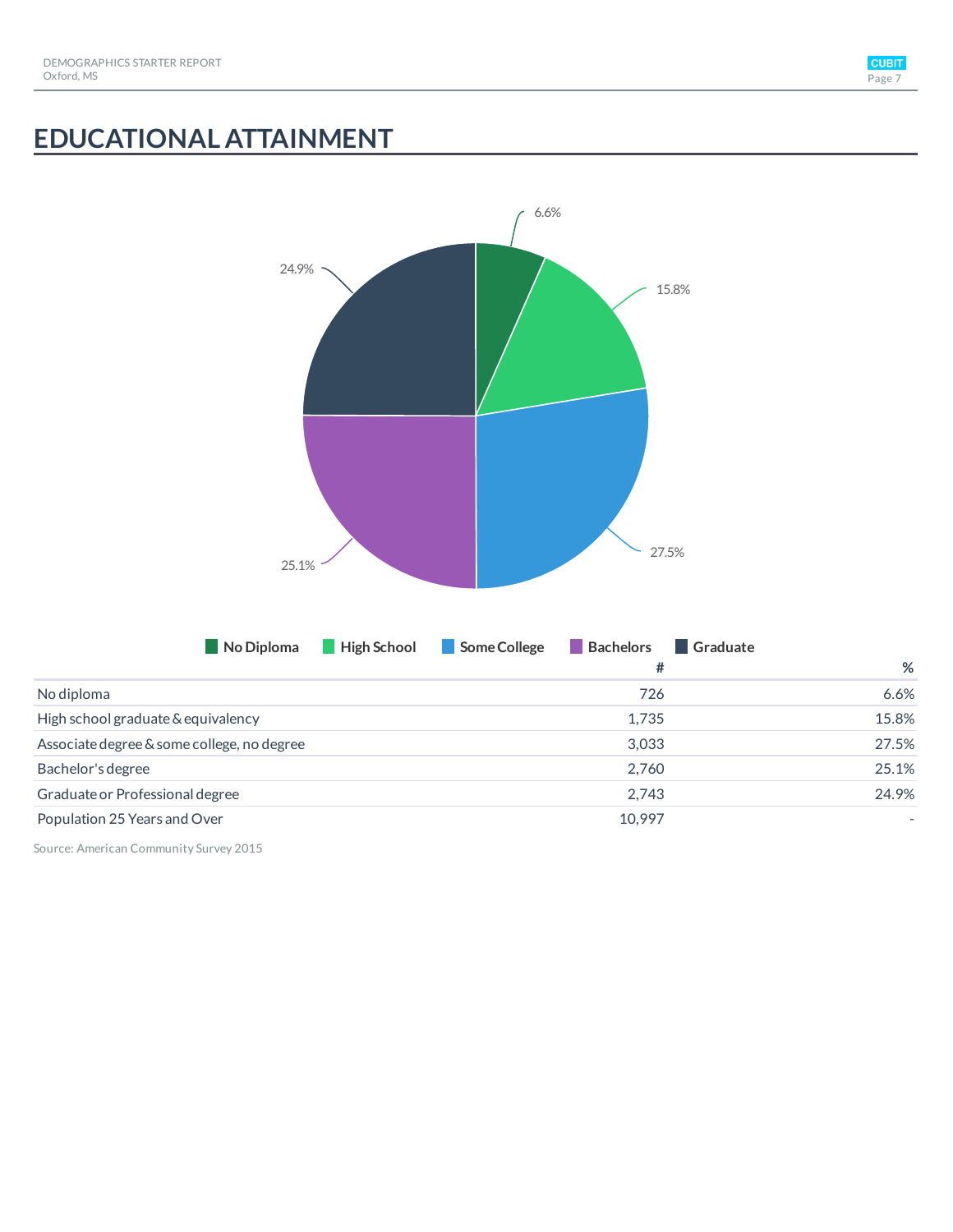## **HOUSEHOLDS**

| Average Household Size | 2.48 persons |
|------------------------|--------------|
| Average Family Size    | 3.05 persons |

A household includes all the people who occupy a housing unit. (People not living in households are classified as living in group quarters.) A family household consists of a householder and one or more other people living in the same household who are related to the householder by birth, marriage, or adoption. For more information, visit the American Community Survey Data & Documentation page: http://www.census.gov/acs/www/data\_documentation/documentation\_main/.

Source: American Community Survey 2015

### **Household Types**

|                                        | #     | %              |
|----------------------------------------|-------|----------------|
| Family households (families)           | 3,611 | 44.6%          |
| With own children under 18 years       | 1,544 | 19.1%          |
| Married-couple family                  | 2,328 | 28.7%          |
| With own children under 18 years       | 1,036 | 12.8%          |
| Male householder, no wife present      | 481   | 5.9%           |
| With own children under 18 years       | 43    | 0.5%           |
| Female householder, no husband present | 802   | 9.9%           |
| With own children under 18 years       | 465   | 5.7%           |
| Nonfamily households                   | 4,492 | 55.4%          |
| Householder living alone               | 2,957 | 36.5%          |
| 65 years and over                      | 624   | 7.7%           |
| Total households                       | 8,103 | $\overline{a}$ |

A family household consists of a householder and one or more other people living in the same household who are related to the householder by birth, marriage, or adoption. A nonfamily household is a householder living alone or with nonrelatives only. Same-sex couple households with no relatives ofthe householder present are tabulated in nonfamily households. For more information, visit the American Community Survey Data & Documentation page: http://www.census.gov/acs/www/data\_documentation/documentation\_main/.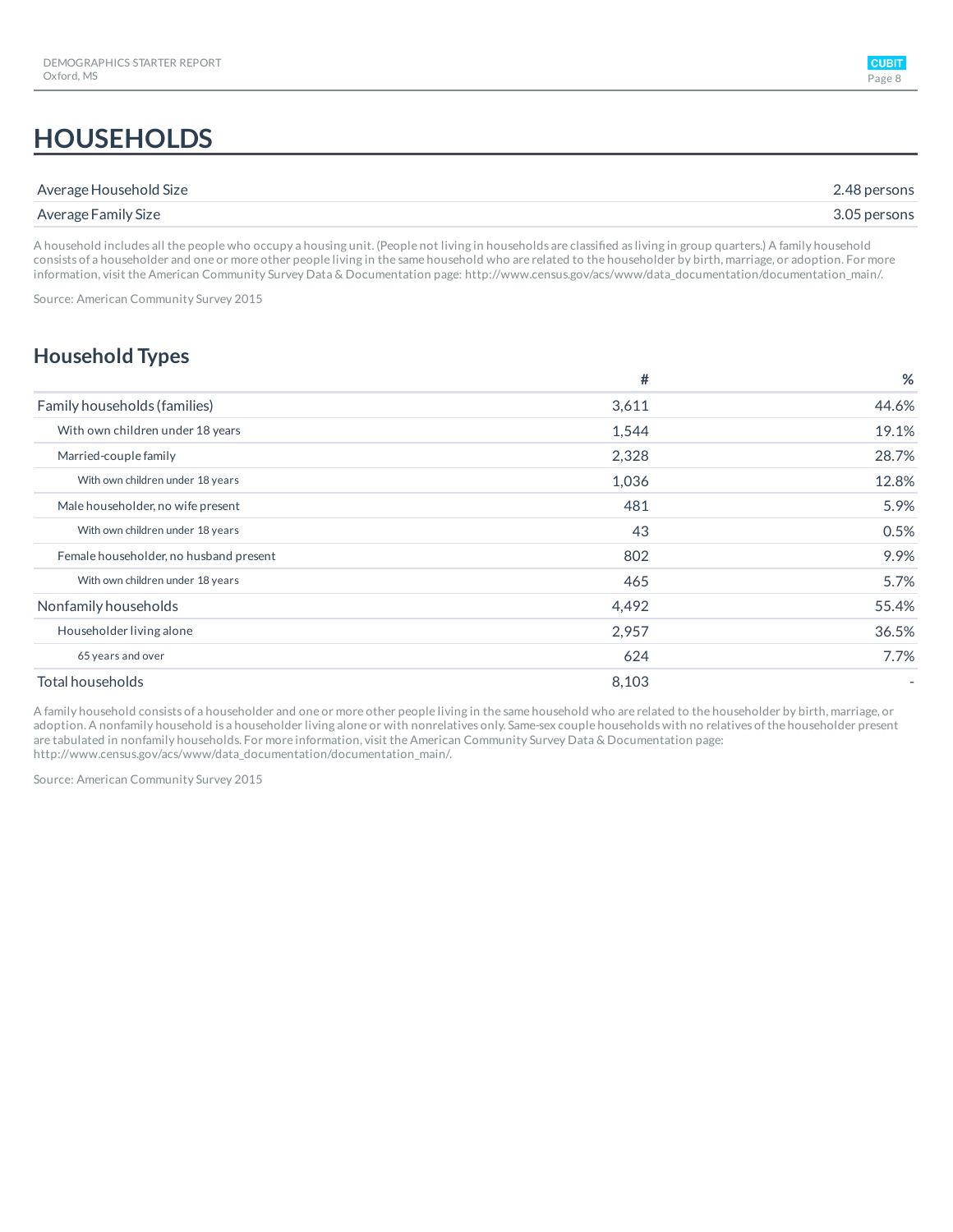## **INCOME**

### **Median Household Income**

| <b>Census 2000</b> in 1999 dollars                                         | \$20.526 |
|----------------------------------------------------------------------------|----------|
| American Community Survey (ACS) 2015 in 2015<br>inflation adiusted dollars | \$32.474 |
|                                                                            |          |

Source: Decennial Census 2000, American Community Survey 2015

### **Household Income Distribution**

| <b>Income</b> in thousands. | #     | %                        |
|-----------------------------|-------|--------------------------|
| Less than \$10              | 2,036 | 25.1%                    |
| \$10 to \$14.9              | 524   | 6.5%                     |
| \$15 to \$24.9              | 990   | 12.2%                    |
| \$25 to \$34.9              | 575   | 7.1%                     |
| \$35 to \$49.9              | 1,098 | 13.6%                    |
| \$50 to \$74.9              | 849   | 10.5%                    |
| \$75 to \$99.9              | 761   | 9.4%                     |
| \$100 to \$149.9            | 690   | 8.5%                     |
| \$150 to \$199.9            | 193   | 2.4%                     |
| \$200K+                     | 387   | 4.8%                     |
| <b>Total Households</b>     | 8,103 | $\overline{\phantom{a}}$ |

Source: American Community Survey 2015

## **POVERTY**

|                                                                     |     | %     |
|---------------------------------------------------------------------|-----|-------|
| Families with Income in the past 12 months below<br>poverty level   | (X) | 16.6% |
| Population with Income in the past 12 months below<br>poverty level | (X) | 39.6% |

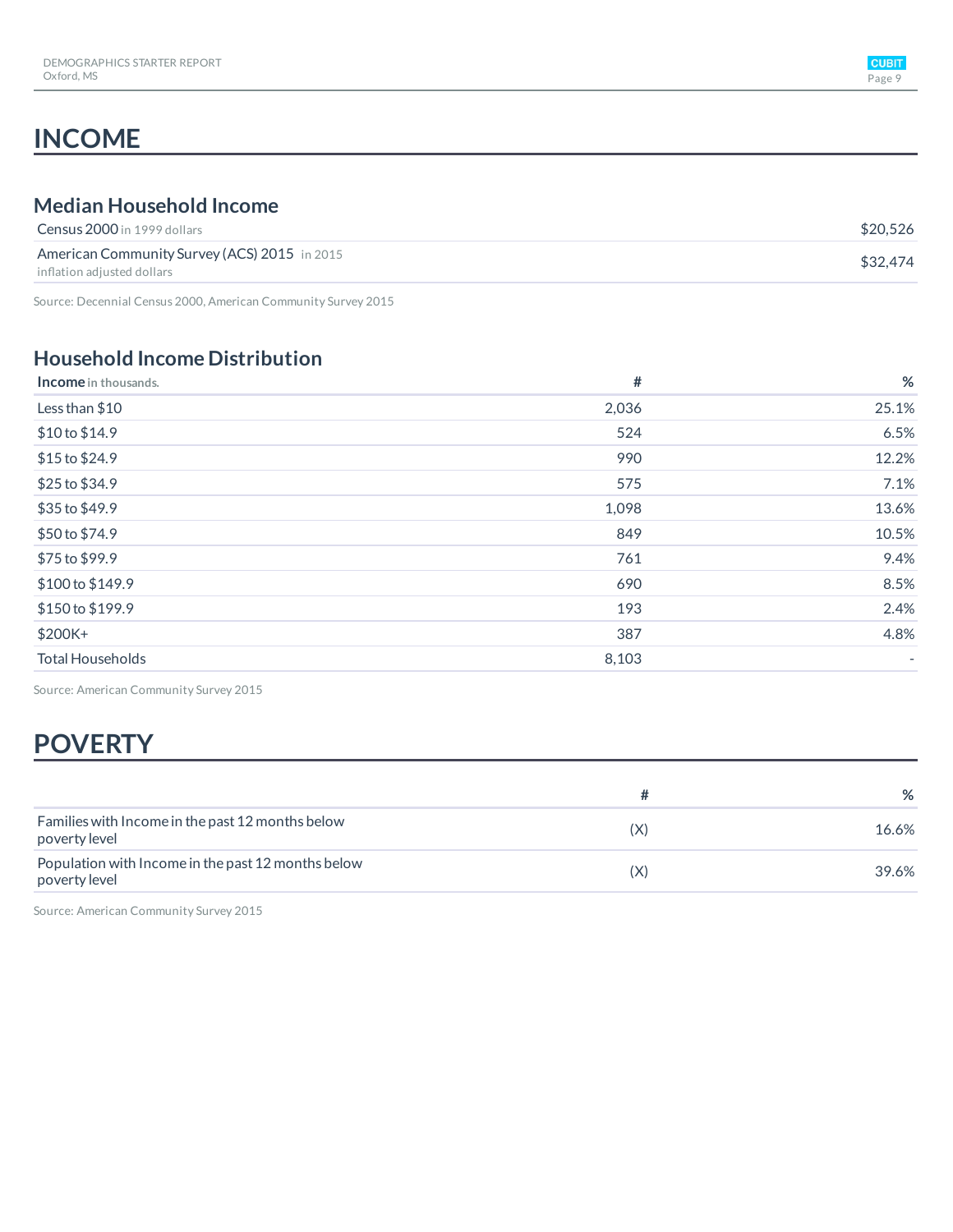## **HOUSING**

### **Occupancy**

|                               | #      | %     |
|-------------------------------|--------|-------|
| Occupied Housing Units        | 8.103  | 68.7% |
| Owner-occupied Housing Units  | 3.203  | 39.5% |
| Renter-occupied Housing Units | 4.900  | 60.5% |
| Vacant Housing Units          | 3.691  | 31.3% |
| <b>Total Housing Units</b>    | 11.794 |       |

Source: American Community Survey 2015



| <b>Value</b>                                 |           |   |
|----------------------------------------------|-----------|---|
|                                              |           | % |
| Median Value of Owner-occupied Housing Units | \$230,400 |   |